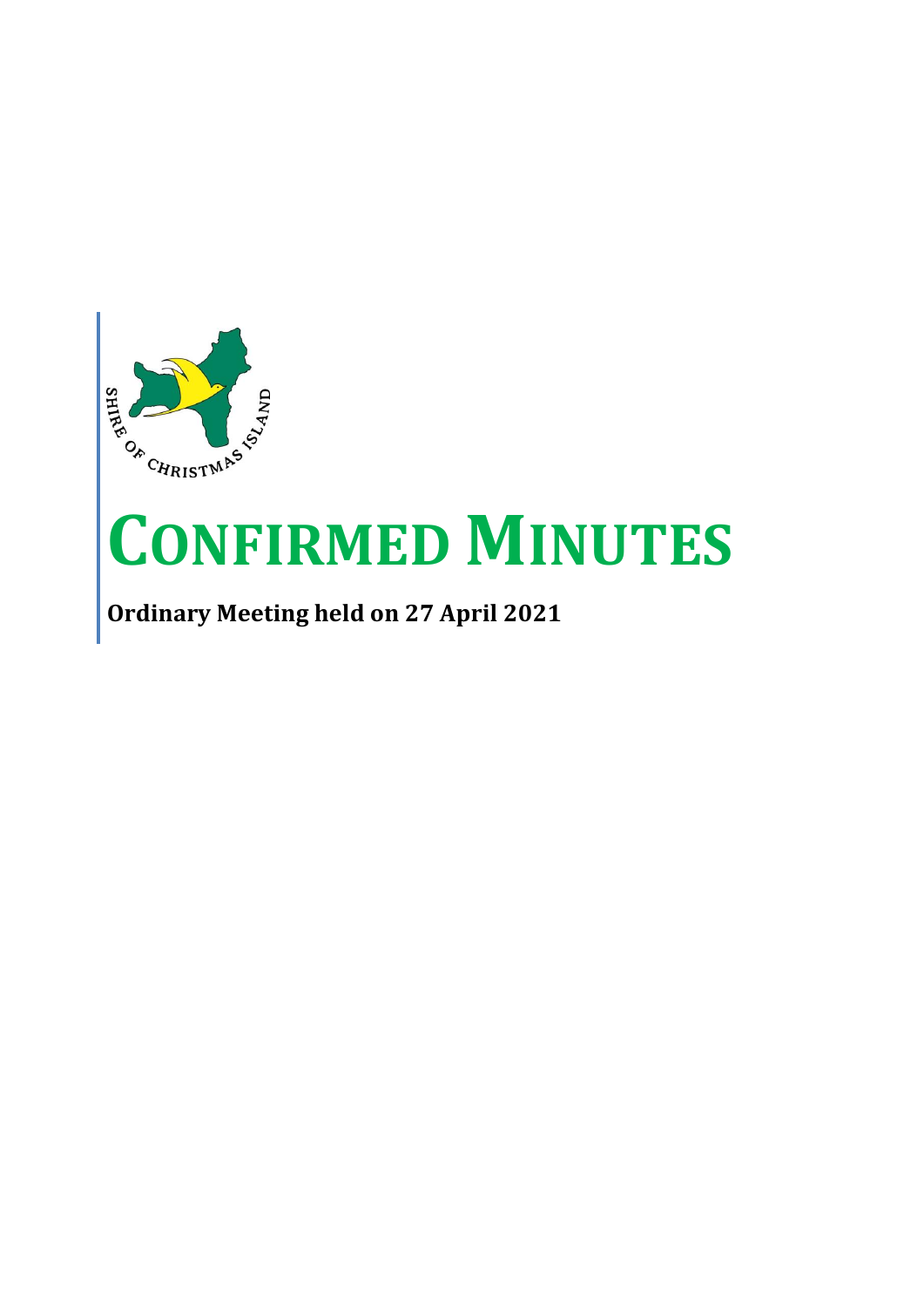

#### **SHIRE OF CHRISTMAS ISLAND MEETING MINUTES CERTIFICATION**

# **Minutes of the Ordinary meeting of the Shire of Christmas Island Council held at the George Fam Chambers at 7.00pm on Tuesday 27 April 2021**

# **Agenda No. Item Page** 1 DECLARATION OF OPENING/A[NNOUNCEMENT OF](#page-3-0) VISITORS 1.1 SHIRE PRESIDENT DECLARED THE MEETING OPEN AT 7.08PM [1](#page-3-0)  $\overline{2}$ RECORD OF ATTENDANCES/APOLOGIES/LEAVE OF ABSENCE GRANTED/D[ECLARATION OF](#page-3-1)  FINANCIAL/PROXIMITY & I[MPARTIALITY](#page-3-1) INTERESTS 2.1 RECORD OF ATTENDANCE 2.2 LEAVE OF ABSENCE 2.3 APOLOGY 2.4 DECLARATION OF FINANCIAL/IMPARTIALITY/PROXIMITY INTEREST [1](#page-3-1) 3 R[ESPONSE TO](#page-3-2) PREVIOUS PUBLIC QUESTION TAKEN ON NOTICE [1](#page-3-2) 4 PUBLIC Q[UESTION](#page-3-3) TIME 4.1 CORONAVIRUS VACCINE 4.2 CIGARETTE BINS AT COVE GAZEBO 4.3 INTERPRETIVE HERITAGE TRAIL SIGNS 4.4 MURRAY ROAD SIGNS AND LIGHTING 4.5 FORESHORE TREES, MALAY CLUB/MOSQUE PRECINCT [1](#page-3-3) 5 A[PPLICATION FOR](#page-4-0) LEAVE OF ABSENCE [2](#page-4-0) 6 PETITIONS/DEPUTATIONS/P[RESENTATIONS](#page-4-1) [2](#page-4-1) 7 C[ONFIRMATION OF](#page-4-2) MINUTES OF PREVIOUS MEETING(S)/BUSINESS ARISING FROM P[REVIOUS](#page-4-2) MEETINGS 7.1 MINUTES OF ORDINARY COUNCIL MEETING HELD ON 23 MARCH 2021 7.2 MINUTES OF SPECIAL COUNCIL MEETING OF 20 APRIL 2021 7.3 BUSINESS ARISING FROM THE MINUTES OF PREVIOUS MEETINGS 7.3.1 NWP ROADWORKS [2](#page-4-2)

#### **TABLE OF CONTENTS**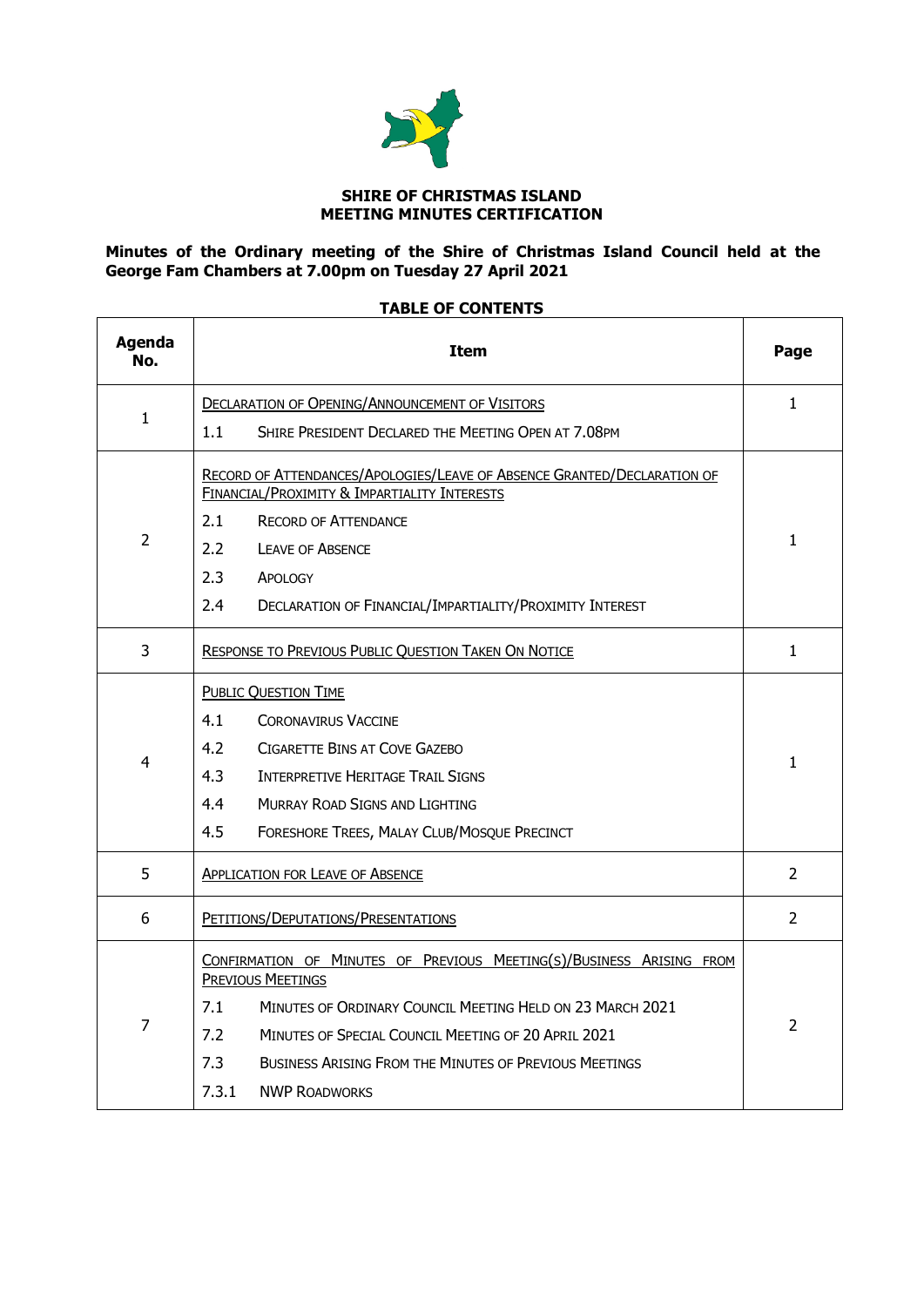| 8    | ANNOUNCEMENTS BY THE PRESIDING MEMBER WITHOUT DISCUSSION<br>8.1<br><b>ADVICE RECEIVED ON POSTPONEMENT OF MINISTER MARINO VISIT</b>                                             | 3              |
|------|--------------------------------------------------------------------------------------------------------------------------------------------------------------------------------|----------------|
| 9    | <b>COMMITTEE REPORTS</b>                                                                                                                                                       | 3              |
| 10   | <b>OFFICER REPORTS</b>                                                                                                                                                         |                |
| 10.1 | <b>CHIEF EXECUTIVE OFFICER</b><br>10.1.1 STATUE RESTORATION PROJECT - CI CATHOLIC CHURCH                                                                                       | 3              |
| 10.2 | <b>MANAGER FINANCE AND IT</b><br>10.2.1 SCHEDULE OF ACCOUNTS - MARCH 2021<br>10.2.2 FINANCIAL STATEMENTS - MARCH 2021<br>10.2.3 OUTSTANDING RATES/DEBTORS REPORT 31 MARCH 2021 | 3              |
| 10.3 | <b>MANAGER COMMUNITY/RECREATION SERVICES &amp; TRAINING</b>                                                                                                                    | 4              |
| 10.4 | <b>MANAGER WORK, SERVICES &amp; WASTE</b>                                                                                                                                      | 4              |
| 10.5 | <b>MANAGER GOVERNANCE, RESEARCH, POLICY AND GRANTS</b><br>10.5.1 REPORT OF REVIEW TO INITIATE FORMAL REVIEW OF THE LPS NO.2                                                    | 4              |
| 11   | ELECTED MEMBERS MOTIONS OF WHICH PREVIOUS NOTICE HAS BEEN GIVEN                                                                                                                | 4              |
| 12   | NEW BUSINESS OF AN URGENT NATURE INTRODUCED BY DECISION OF THE MEETING                                                                                                         | $\overline{4}$ |
| 13   | <b>BEHIND CLOSED DOORS</b>                                                                                                                                                     | 4              |
| 14   | <b>CLOSURE OF MEETING</b><br>THE SHIRE PRESIDENT CLOSED THE MEETING AT 7.45PM                                                                                                  |                |
| 15   | DATE OF NEXT MEETING: 25 MAY 2021                                                                                                                                              | 4              |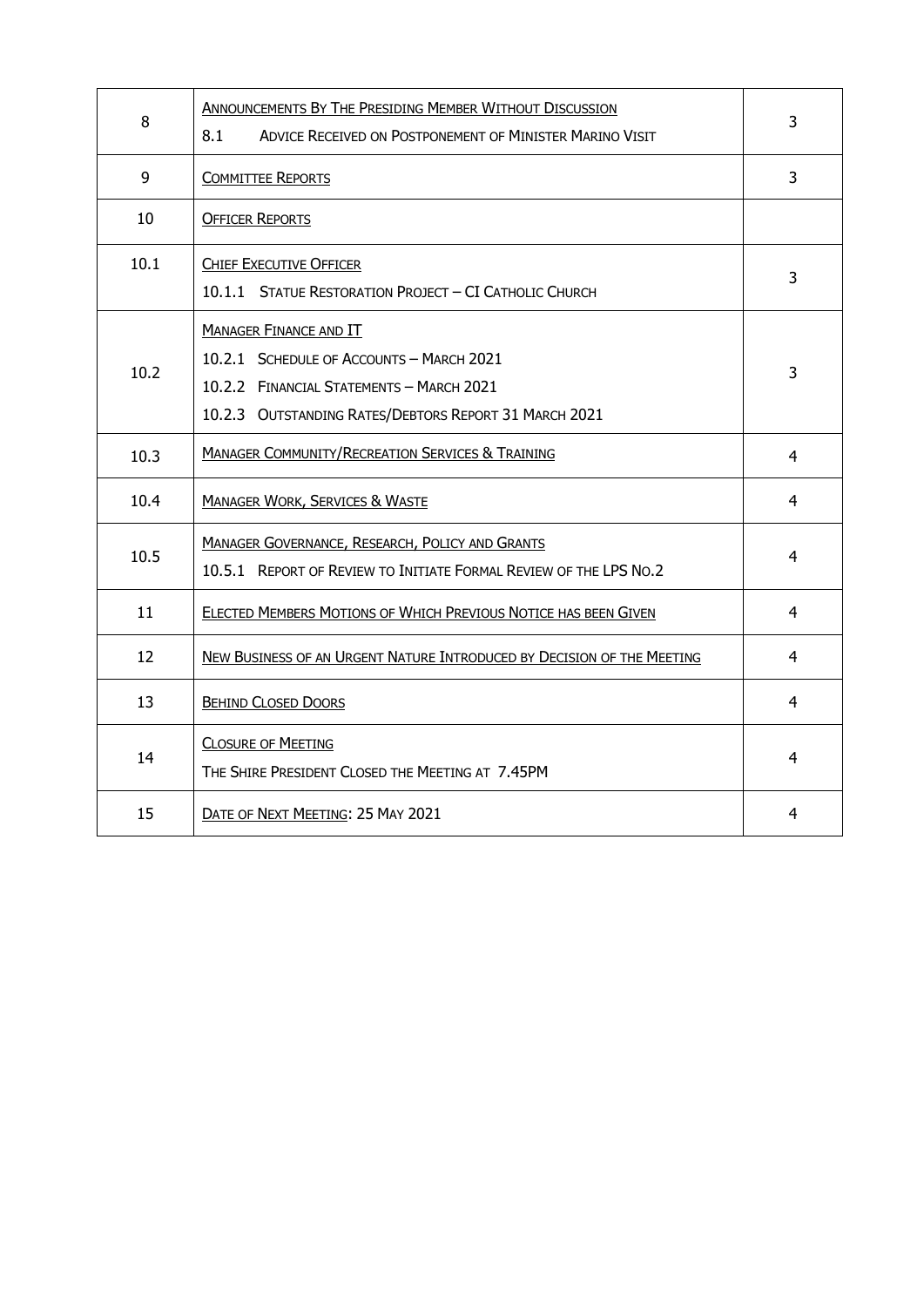

# **CONFIRMED MINUTES**

#### **Ordinary Meeting of the Shire of Christmas Island held at the George Fam Chambers at 7.00pm on Tuesday 27 April 2021**

# <span id="page-3-0"></span>**1 DECLARATION OF OPENING/ANNOUNCEMENT OF VISITORS**

1.1 The Shire President declared the meeting open at 7.08pm.

#### <span id="page-3-1"></span>**2 RECORD OF ATTENDANCE/APOLOGIES/LEAVE OF ABSENCE/ DECLARATIONS OF FINANCIAL INTEREST**

2.1 Record of Attendance Deputy President Cr Kee Heng **FOO** Councillors Cr Philip **WOO**

Shire President Cr Gordon **THOMSON** Cr Kelvin Kok Bin **LEE** Cr Hafiz **MASLI** Cr Farzian **ZAINAL** Cr Azmi **YON** Cr Vincent Cheng-Siew **SAW**

Acting Chief Executive Officer So Hon **GAN** Manager Works, Services & Waste **Graeme HEDDITCH** Manager Research,Policy,Governance & Grants/Minute Taker Chris **SU**

2.2 **Leave of Absence** Chief Executive Officer David **PRICE**

2.3 **Apologies** Councillor Cr Morgan Boon Hwa **SOH** Manager Community/Recreation Services **Community/Recreation Services** 

# 2.4 **Declarations of Financial/Impartiality/Proximity Interest**

# <span id="page-3-2"></span>**3 RESPONSE TO PREVIOUS PUBLIC QUESTIONS TAKEN ON NOTICE**

# <span id="page-3-3"></span>**4 PUBLIC QUESTION TIME**

4.1 Cr Kelvin LEE raised the question of coronavirus vaccine rollout requested to him by residents. Noted that the Federal Minister for Health Greg HUNT had advised publically that over 50s will be able to access a vaccination treatment at their local GPs from mid-May across Australia.

Cr LEE asked if Council has any advice on when the vaccine rollout will take place on Christmas Island. Shire President Gordon THOMSON responded that the Shire has not received any advice as to when this may happen. The Shire has no representation on the IOTHS Health Consultative Group, which may know. Cr THOMSON advised that he did know that none of the IOTHS have yet had a vaccination.

# Action Item:

Shire to write to the Office of the Administrator to seek clarification on when the coronavirus vaccine rollout will occur for over 50s in Christmas Island.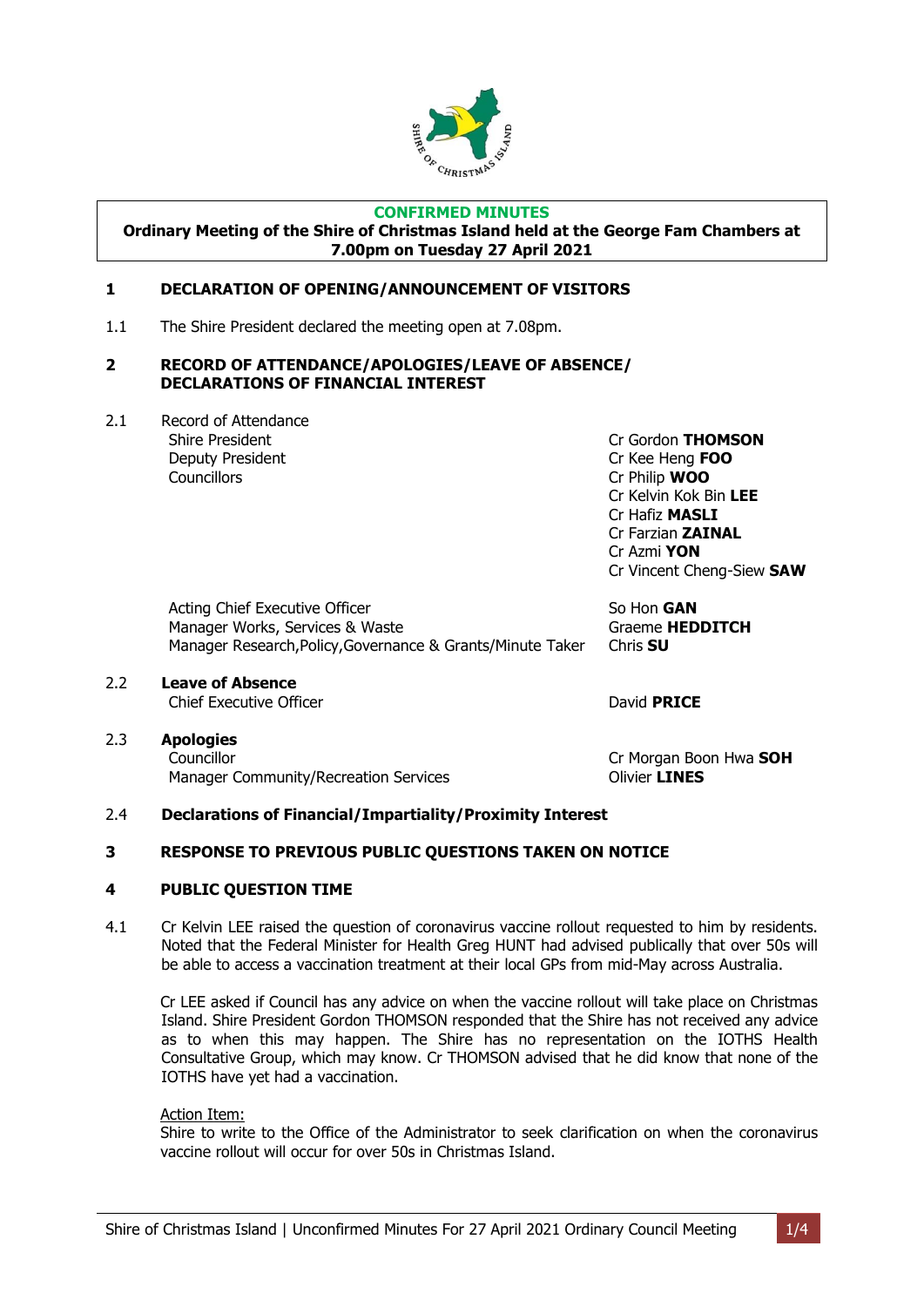4.2 Cr Farzian ZAINAL asked if Council was responsible for the emptying of the cigarette butt bins in the Cove gazebos. Manager of Works Graeme HEDDITCH responded that Shire was responsible. Cr ZAINAL noted that they were full and requested them to be emptied.

# Action Item:

Manager of Works Graeme HEDDITCH to ensure cigarette butt bins at Cove gazebos are attended to.

4.3 Cr Farzian ZAINAL notes the steel interpretive signs in the township district at places of historical significance. Requested if Council could look into the upkeep and increase of interpretive signs as they were popular with visitors to learn more about the Island.

Cr THOMSON advised that these steel interpretive signs were installed between 2001 to 2003. Manager for Policy Chris SU advised Council that a Christmas Island Heritage Trail booklet project was going to be submitted in the 2021/2022 budget for their consideration. This proposed booklet would be an interpretive guide to the places of historic and cultural importance in the township. This would be Council's initiative to provide interpretation to island spaces for visitor and residents alike.

4.4 Cr Vincent SAW raised a concern about the placement of road signs on Murray road. He put that they could be placed more on the edge of the road and less on it to maximise space for passing cars. Manager for Works Graeme HEDDITCH advised he will review the placement and advised Council that these signs were placed on that part of the road specifically to alert drivers to the ongoing works and the loose gravel at places where the roadworks have occurred.

Cr YON asked if Council knew when the two solar street lights on Murray road would be functional again. Cr THOMSON advised that those two lights were the responsibility of IOTPS and that Shire will write to IOTPS for advice on that.

#### Action Item:

Shire to write to IOTPS on when the solar street lights would be operational again.

4.5 Cr Farzian ZAINAL enquired about the trees on the foreshore opposite the Malay Club / Mosque area that needed trimming or removal. Noted that Shire had removed one of the trees, wanted an update on the rest of the trees? Manager for Works Graeme HEDDITCH advised that Council had removed one of the trees earlier. Later he was made aware that Commonwealth contractor MANTEENA had actually in their contract for the Flying Fish Cove Foreshore Development program an item to remove said trees. Shire has accordingly ceased plans to remove the remaining trees; MANTEENA will address them in the roll out of their foreshore program.

# <span id="page-4-0"></span>**5 APPLICATIONS FOR LEAVE OF ABSENCE**

# <span id="page-4-1"></span>**6 PETITIONS/DEPUTATIONS/PRESENTATIONS**

# <span id="page-4-2"></span>**7 CONFIRMATION OF MINUTES OF PREVIOUS MEETINGS/BUSINESS ARISING FROM THE MINUTES OF PREVIOUS MEETINGS**

**7.1 Minutes of Ordinary Council Meeting held on 23 March 2021** Members considered the unconfirmed minutes.

| <b>Council Resolution</b>                                                        |                         |          |       |  |  |
|----------------------------------------------------------------------------------|-------------------------|----------|-------|--|--|
| <b>Moved: Cr MASLI</b>                                                           | <b>Seconded: Cr SAW</b> | Res. No: | 25/21 |  |  |
| That Council adopt the unconfirmed minutes of the 23 March 2021 Council Meeting. |                         |          |       |  |  |
| <b>Carried:</b><br>8/0                                                           |                         |          |       |  |  |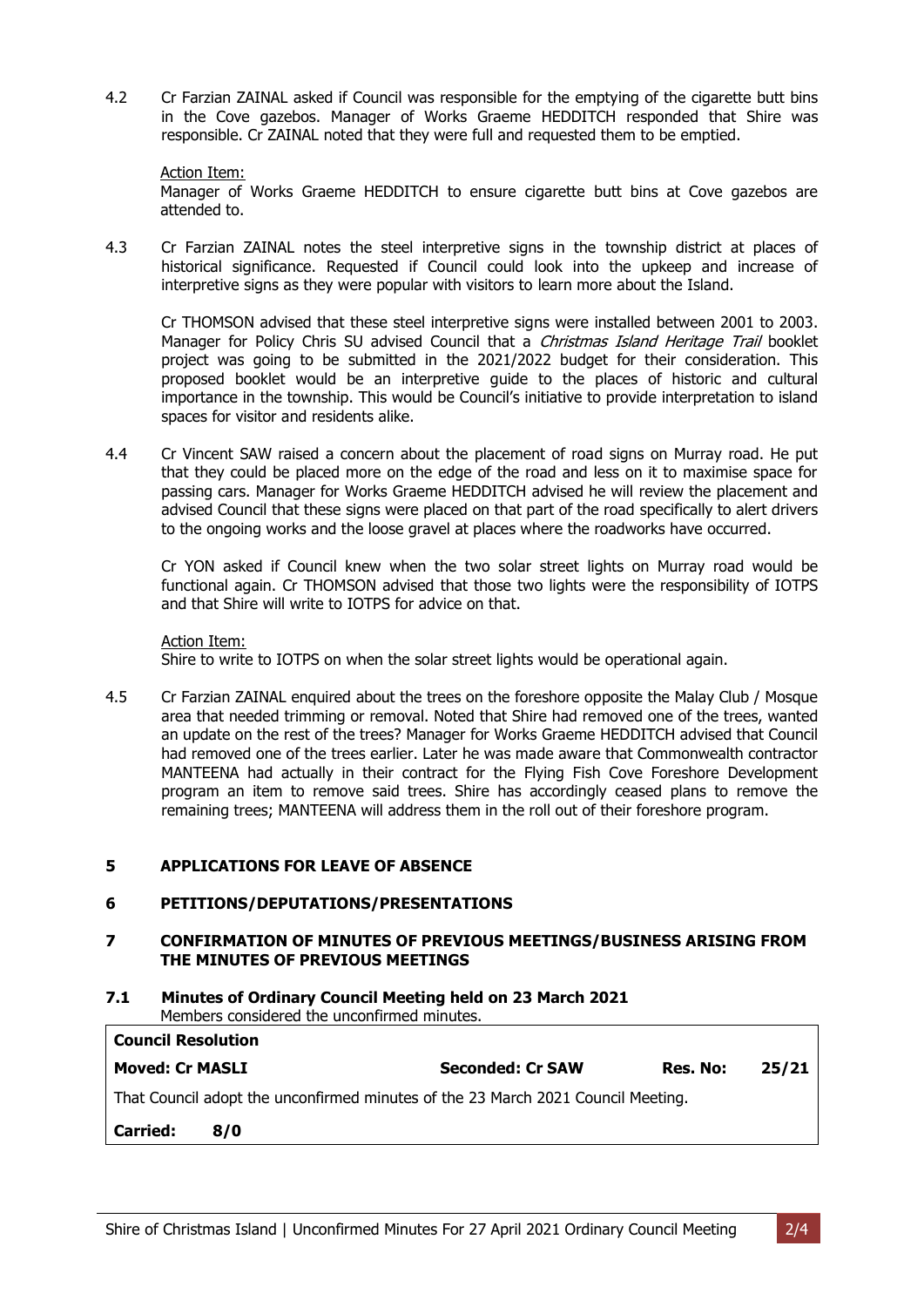# **7.2 Minutes of Special Council Meeting held on 20 April 2021**

Members considered the unconfirmed minutes of the special council meeting

**Council Resolution**

# **Moved: Cr YON Seconded: Cr WOO Res. No: 26/21**

That Council adopt the unconfirmed minutes of the 20 April Special Council Meeting

**Carried: 8/0**

# **7.3 Business Arising from the Minutes of Previous Meetings**

7.3.1 Cr THOMSON raised the matter of road maintenance at North West Point Road. Previous Council Meeting discussed the state of NWP road and a recent auto accident on that road.

Manager for Works Graeme HEDDITCH advised that Council was successful in a tender from Parks to conduct maintenance on NWP road, East West Baseline Road and the National Park component of Murray Road.

The project is slated for completion over 10 weeks. The first five weeks will address NWP road. This will require closing the NWP road, leaving EWB and Murray Road as the alternate. The last five weeks will require closing EWB and Murray Road for repair works, leaving the newly repaired NWP road as the alternate.

# <span id="page-5-0"></span>**8 ANNOUNCEMENTS BY PRESIDING MEMBER WITHOUT DISCUSSION**

8.1 Shire President Cr THOMSON advised that he received correspondence from the Office of the Administrator advising that the upcoming visit of Assistant Minister Nola MARINO from 30/4 to 4/5 has been postponed.

# <span id="page-5-1"></span>**9 REPORTS OF COMMITTEES**

# **10 REPORTS OF OFFICERS**

# <span id="page-5-2"></span>**10.1 Chief Executive Officer**

10.1.1 Statue Restoration Project – Catholic Church

# **Council Resolution Moved: Cr FOO Seconded: Cr LEE Res. No: 27/21** The Council notes the President's approval of \$500 from the Community Assistance Grant funds towards the Christmas Island Catholic Church Statue Restoration Project **Carried: 8/0**

# <span id="page-5-3"></span>**10.2 Manager Finance & Administration**

10.2.1 Schedule of Accounts – March 2021

| <b>Council Resolution</b>                                                              |                         |          |       |  |
|----------------------------------------------------------------------------------------|-------------------------|----------|-------|--|
| Moved: Cr WOO                                                                          | <b>Seconded: Cr LEE</b> | Res. No: | 28/21 |  |
| That Council approves the expenditure as presented in March 2021 Schedule of Accounts. |                         |          |       |  |
| <b>Carried:</b><br>8/0                                                                 |                         |          |       |  |
| 10.2.2 Financial Statements - March 2021                                               |                         |          |       |  |
| <b>Council Resolution</b>                                                              |                         |          |       |  |
| <b>Moved: Cr MASLI</b>                                                                 | <b>Seconded: Cr SAW</b> | Res. No: | 29/21 |  |
| That Council receives the Financial Statements of March 2021 for the Municipal Fund.   |                         |          |       |  |

# **Carried: 8/0**